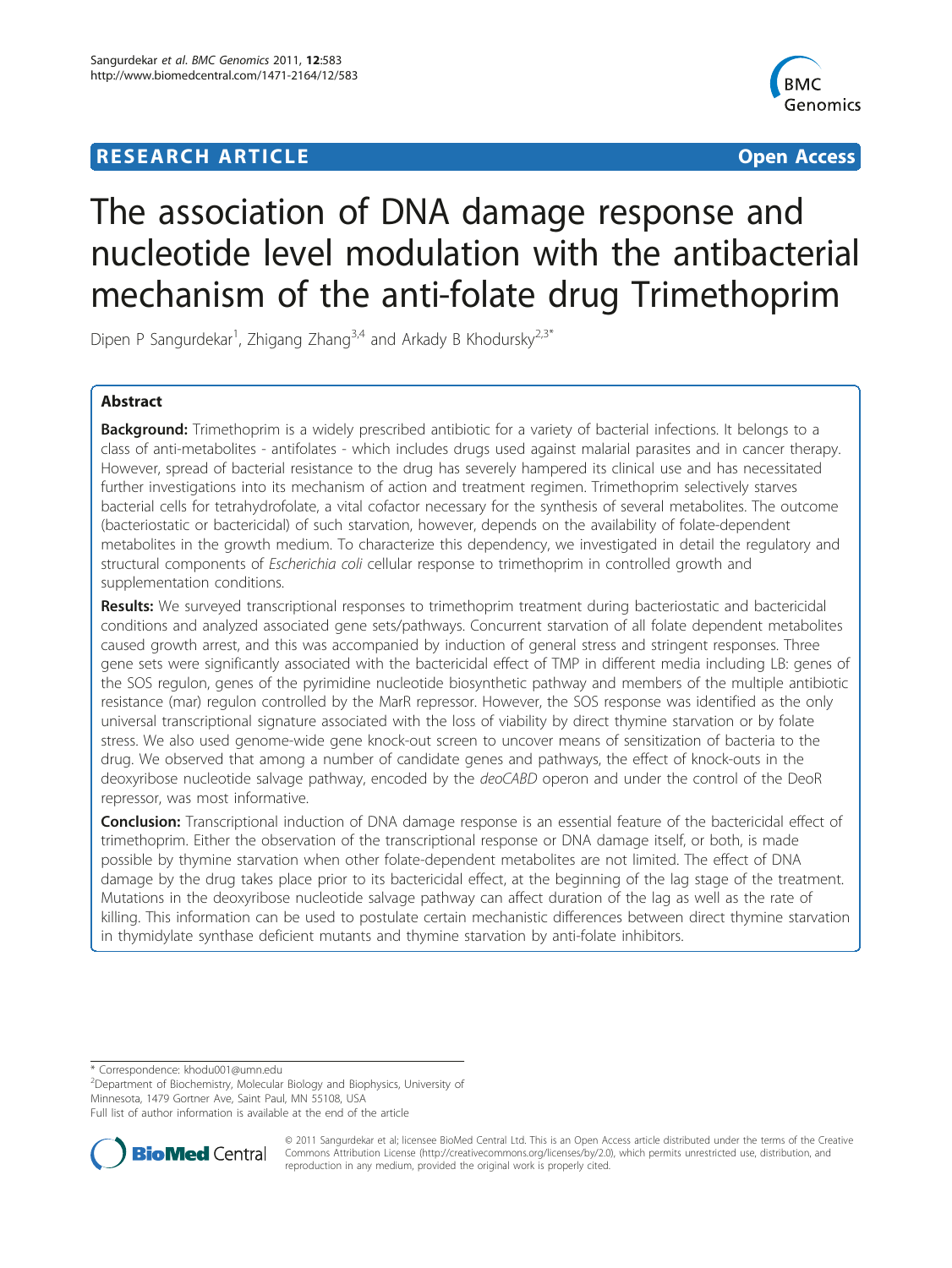#### <span id="page-1-0"></span>Background

2,4,-diamino-5-(3', 4', 5'-trimethoxybenzyl)-pyrimidine (Trimethoprim, TMP) is a folate analog that inhibits the reduction of dihydrofolate to tetrahydrofolate (THF) by competitively binding the active site of the enzyme dihydrofolate reductase (DHFR) [[1,2](#page-12-0)]. The drug is highly specific against bacterial and malarial enzymes [[3\]](#page-12-0), has a wide antibacterial spectrum and, despite emerging resistance [[4-7\]](#page-12-0), has been extensively used against urinary and respiratory tracts infections and against enteric pathogens and methicillin resistant S. aureus [\[8](#page-12-0)].

Trimethoprim treatment reduces the pool of 5,6,7,8 tetrahydrofolate (THF) by inhibiting DHFR, encoded by the folA and folM genes in E. coli (Figure 1). THF is methylated during the synthesis of glycine from serine and gets converted to 5,10-methylenetetrahydrofolate  $(CH<sub>2</sub>-THF)$ , which is a major one-carbon donor in the cell for the synthesis of methionine and S-adenosylmethionine (SAM), purines, N-formylmethionine-tRNA (fMet-tRNA) and thymidylate (dTTP) [[9](#page-12-0),[10](#page-12-0)]. Thus TMP treatment leads to the loss of THF pools to dihydrofolate because of thymidylate synthesis. This causes concomitant starvation of glycine, methionine, purines, dTTP (folate dependent metabolites) and fMet-tRNA, with some metabolites being depleted faster than others [[11](#page-12-0),[12](#page-12-0)], and results in nearly complete cessation of DNA, RNA and protein synthesis [[11,13,14](#page-12-0)]. Other pathways affected due to depletion of SAM, a major



methyl group donor, include synthesis of cofactors, fatty acids and polyamines. Starvation of cells for purines and amino acids is usually bacteriostatic; starvation of dTTP alone leads to loss of viability and is known as "thymineless death" [\[15](#page-12-0)-[17\]](#page-12-0). Therefore, cellular outcome of TMP treatment depends on the balance of folate dependent metabolites in the cell and on the media supplementation conditions; cell death depends upon the right combination of supplementation regimes resulting, in part, in thymine starvation [\[15,16](#page-12-0)]. Thus in controlled environment in the laboratory, the outcome of TMP treatment can in principle be correlated with the composition of the growth medium. However, despite a general understanding of the drug mechanism, the following key aspects of the antibacterial activity of TMP remains unknown: i) what is the molecular nature of folate stress induced by the drug?; ii) what is the relationship between the folate stress and media composition?; iii) what are the similarities and differences between bacateriostatic and bactericidal signatures of the TMP effects.

To answer these and related questions, we treated Escherichia coli with TMP in a variety of media and supplementation conditions and tracked global transcriptional responses using microarrays. We also applied a genome-wide genetic screen to identify gene knockout mutants with decreased or increased susceptibility to TMP in rich media. We observed that the drug treatment, either in minimal medium supplemented with requisite amino acids and adenine or in complex medium (LB), resulted in the loss of viability and this loss was correlated with the induction of DNA damage repair genes. Under limited supplementation conditions (only amino acids or purines) in minimal media, the primary signature was that of stress response, but when both were added in absence of thymine, the stress response signature was not observed. Addition of individual supplements (amino acids or purine) also led to the repression of the respective biosynthetic genes, even in the presence of TMP. We also identified a signature of gene set activity, including induction of DNA damage response, pyrimidine nucleotide biosynthesis and antibiotic stress responsive MarR targets to be most associated with cell lethality in minimal media. However, only the SOS response was associated with the bactericidal outcome across all tested nutrient conditions, including thymine starvation in a thymine auxotroph.

Using a genome-wide collection of knock-out mutants to screen for genetic, rather than environmental, factors that can affect TMP susceptibility, we found that the deoxyribose nucleotide salvage pathway has the capacity to modulate and mediate the effect of the drug. The deoA and deoC gene knock-out mutants were found to be resistant to TMP in complex medium, whereas the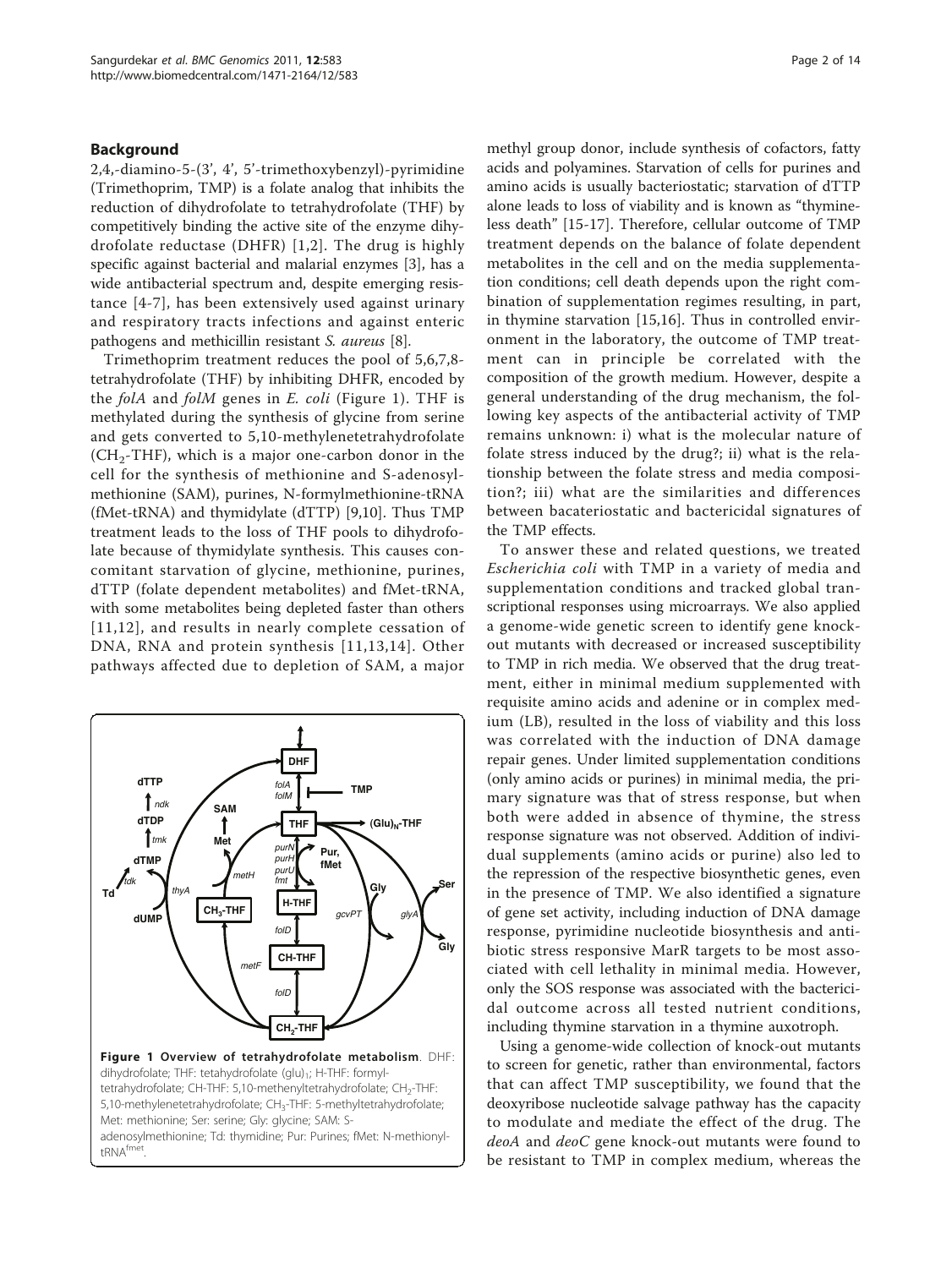loss of their transcriptional repressor deoR rendered bacteria more sensitive to the drug. However, this relationship was reversed in minimal medium with supplements. This reversal was also observed at the transcriptional level wherein the deoCA genes were down-regulated during TMP treatment in LB medium and up-regulated in M9 minimal medium. Using this data and other available information we propose that the nucleotide salvage pathway encoded by deoCABD genes is a critical modulator of physiological outcomes of the TMP treatment in E. coli.

## Methods

#### Growth conditions

Escherichia coli MG1655  $F$ -lambda<sup>-</sup> ilvG<sup>-</sup> rfb-50 rph<sup>-</sup> was used as a wild-type strain in all experiments. Trimethoprim (Fluka (Sigma-Aldrich), St. Louis, MO) stock solution was prepared by dissolving the drug in distilled water with 1% v/v glacial acetic acid (for Keio screen) or by dissolving in 50% v/v ethanol-chloroform mixture (for transcriptional profiling) and stored in small aliquotes at -20°C. Complex medium for cell growth was LB (Luria Bertani broth) and minimal medium was M9 minimal medium with 0.4% glucose [[18\]](#page-12-0). In LBTMP experiments, cells were treated with 50  $\mu$ g/ml of TMP, while for M9 experiments the concentration used was 25  $\mu$ g/ml, corresponding to the MIC<sub>50</sub> determined in the respective media after 18 hrs of treatment. Amino acids for supplementation (methionine and glycine) were purchased from Fluka (Sigma-Aldrich, St. Louis, MO) and stock solutions were prepared in water. Standard cultures were grown in flasks at 37°C under aeration in a rotary shaker either in M9 minimal medium containing 0.4% glucose or in LB liquid medium. For M9 with folate dependent supplementation experiments, the following chemicals were added with a final concentration of 50 μg/ml: adenine, amino acid (methionine and glycine) mixture, and thymine.

#### Microarray experiments

Overnight cultures were resuspended in fresh medium and TMP was added when the optical density (O.D. 600 nm) of the culture reached 0.3-0.4. Time-point samples were taken every 15-30 minutes from 15 minutes to 2 hours post treatment. The samples were spun down and snapfrozen in liquid nitrogen before storing at -80°C until required. Total RNA samples were purified using the Qiagen RNeasy kit (Chatsworth, CA) according to the manufacturer's protocol. To identify genome-wide gene expression profiles, relative mRNA levels were determined by parallel two color hybridization at single-gene resolution to whole-genome E. coli K-12 MG1655 spotted DNA microarrays, designed, printed and probed as described [[19\]](#page-12-0), and containing discrete sequence elements corresponding to 98 and 3/4% of all annotated open reading frames (ORFs). Fluorescence DNA probes were synthesized from 10~15 μg of total RNA with random hexamers and Cy-5 dUTP or Cy-3 dUTP dyes (Amersham) and hybridized to microarrays for 6 hours at 65°C followed by a washing step as described previously [[19](#page-12-0)]. All microarray experiments were designed as time courses, using the 0 min time point sample as a common reference. The hybridized arrays were then scanned and the raw fluorescence intensity data were normalized in R [\(http://](http://cran.r-project.org/) [cran.r-project.org/\)](http://cran.r-project.org/) using the Limma (Bioconductor) package [\[20\]](#page-12-0) to remove spatial and array based biases. The data was converted to log-ratios of normalized intensity at each time point to time point 0. The microarray data was uploaded to NCBI GEO database and is available for download through accession number GSE32562.

#### Gene Set Analysis

To analyze gene expression data in the context of known gene sets and pathways, we obtained gene functional classification information from databases (GenProtEC [[21\]](#page-12-0), RegulonDB [\[22](#page-12-0)], EcoCyc [[23\]](#page-13-0)) to assemble a total of 480 gene sets (Additional File [1\)](#page-12-0). These comprise of sets of genes whose products are involved in the same pathway and sets of genes that share common regulators or other properties. Normalized gene expression data was analyzed for gene set activity using a method modified from Tian et al [[24](#page-13-0)]. We then modeled the normalized set scores across the entire time series to analyze the effect of individual supplements on gene set activity and to infer set activity associated with the lethal phenotype. The raw gene set score for  $k^{th}$  gene set was calculated as:

$$
S_k = \sum_{i=1}^{N_k} w_i T_i
$$

where  $w_i$  corresponds to the contribution of gene i within a set to the principal eigenvector of the set across a compendium of experimental conditions [\[25](#page-13-0)] and  $N_k$ is the number of genes in gene set  $k$ . The weights allow us to consider sets that only have a subset of actively transcribed genes or sets with genes showing opposite but coordinated trends [\[26,27\]](#page-13-0). The score S was normalized under two sets of hypothesis  $Q_1$  and  $Q_2$  [\[24](#page-13-0)], corresponding to testing against random genes and random phenotypes, to yield two normalized gene set scores for each gene set. This was done by randomly sampling genes (in  $Q_1$ ) or conditions (in  $Q_2$ ) and then calculating the bootstrapped scores under these permutations. These null scores are normalized to mean 0 and standard deviation 1 to account for gene set size dependence of the distributions. The observed gene set scores  $S_k$  were also normalized using the parameters of the null distributions. P-values calculated for both  $Q_1$  and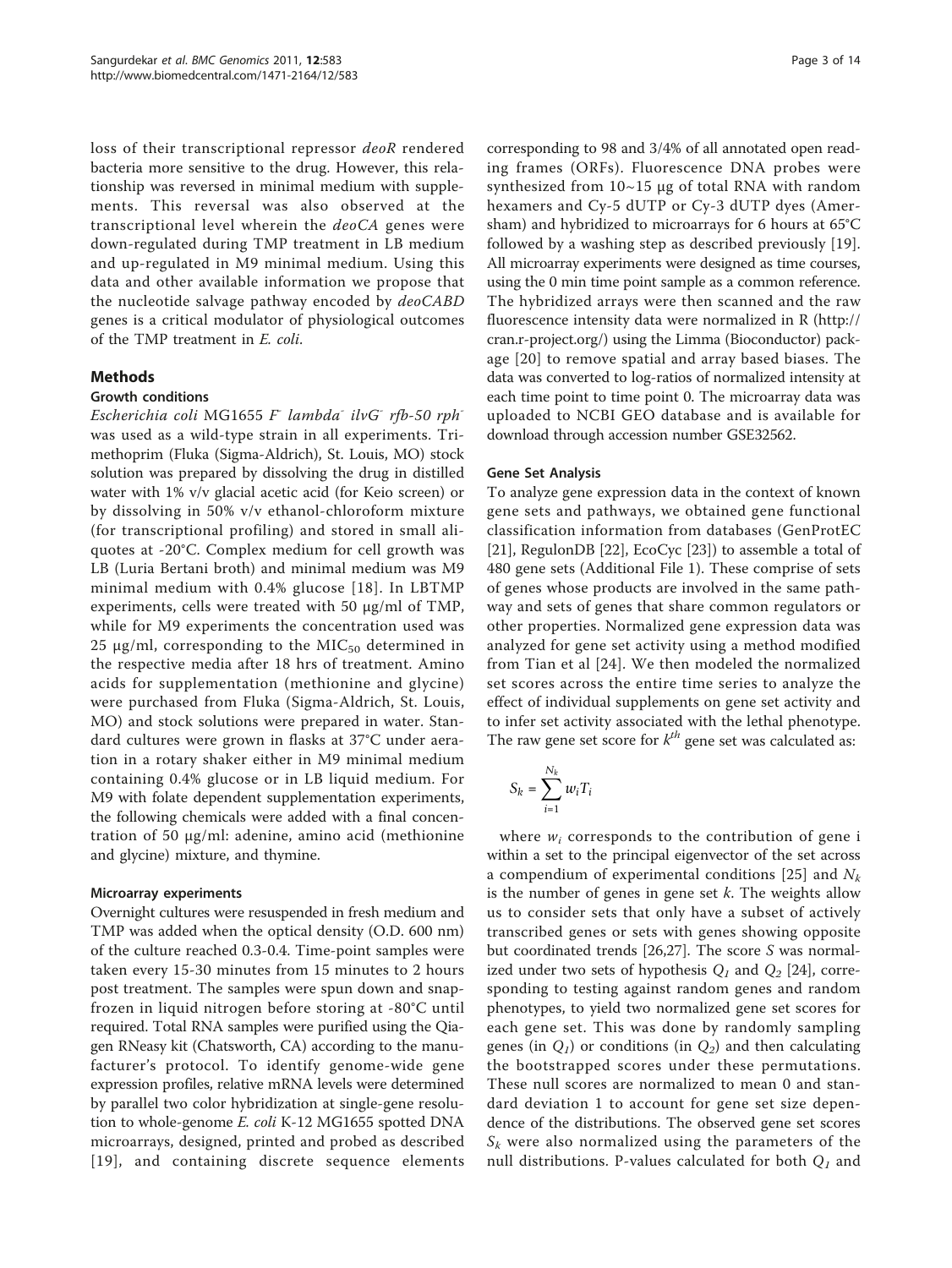$Q_2$  scores were converted to posterior probability (PP) of significance, which is mathematically equivalent to the local False Discovery Rate (FDR) value of the score [\[28](#page-13-0)], and PP values from both hypotheses were multiplied, under assumption of independence, to yield the final PP for the gene set. PP values of greater than 0.90 (estimated FDR  $\sim$  5%) were considered to be highly significant. The normalized scores in the two hypotheses for gene set were averaged to yield a enrichment score (ES), which allows us to quantitatively compare two or more gene sets within a condition or a gene set across conditions, and its sign indicates the direction of change (up- or down-regulation) within the set. To infer effects of individual supplementation, the set scores (ES) for the entire time series of M9 treatments were modeled as:

$$
ES_i = \beta_i^{AA}AA_i + \beta_i^{Ad}Ad_i + \beta_i^{Thy}Thy_i + \varepsilon_i
$$

where  $ES_i$  is the vector of set scores of set *i*;  $AA_i$ ,  $Ad_i$ and Thy<sub>i</sub> are factors with level 1 (if the respective supplements are added) or 0. M9TMP condition has all three factors at level 0 since none of the supplements were added. A positive coefficient for any factor indicates that the addition of the supplement is associated with increase in set score relative to its baseline level.

For inferring associations with cell lethality, set scores from both LB and M9 experiments were considered. To account for the influence of latent variables affecting the set scores, surrogate variable analysis (SVA, [\[29\]](#page-13-0)) was used to model the hidden variables as a covariate:

$$
ES_i = \beta_i^{SV} SV_i + \beta_i^{Phe} P h e_i + \varepsilon_i
$$

where  $ES_i$  is the vector of set scores for set *i*,  $SV_i$  are surrogate variables and  $Phe_i$  represents a vector of phenotypes associated with the set (factor with two levels: "cidal" or "static"). Parametric p-values associated with the estimated coefficients  $\beta_i^{Phe}$  were obtained by ANOVA, and False Discovery Rates (q-value [[30](#page-13-0)]) was calculated to infer significant gene sets. A q-value of 5% indicates all sets with the same or lower q-value are called significant at 5% False Discovery Rate. All calculations were done in R. Non-parametric classification based on Receiver-Operator Characteristics (ROC) curves were done by using the R package "caTools"[[31\]](#page-13-0). AUC values of 0.85 and higher were considered significant, and it was used as the second threshold to filter significant gene sets. The entire data and the R code to reproduce the analysis can be found in Additional File [2](#page-12-0).

## Genome-wide genetic screen

The Keio collection was a kind gift of Prof. Hirotada Mori and consists of knock-out mutants of 3985 genes of E. coli strain BW25113 [[32\]](#page-13-0). The knock-out mutants contain  $Kan^R$  cassettes inserted in genes using the method of Datsenko and Wanner [[33\]](#page-13-0). For mutant screening, a copy of the mutant plates was made by replica inoculating the frozen stocks into 96-well plates containing 150  $\mu$ l of LB medium and incubating them at 30°C for 12-18 hours with intermittent shaking. For growth and inhibition experiments, the optical density in the wells of the 96-well plate was measured using Victor3 plate reader (Perkin-Elmer). The actual O.D. reading in the plate reader depends on the medium and the volume of liquid in the wells and is correlated with actual culture density measured by conventional light scattering techniques ( $r^2 > 0.99$ ) for O.D. 0.1-1.0. Since each plate was inoculated as a set, there was plate-toplate variation in O.D. that was accounted for by normalizing across plates. Resistant and sensitive mutants were identified by normalized O.D. readings. Mutants in Keio collection are in BW25113 background. For individual mutant analysis, the  $Kan^R$  insertion alleles were transferred into wild-type MG1655 background using P1-transduction [[34](#page-13-0)]. An E. coli thyA715 mutant MG1655 was obtained from CGSC. Different deo mutations were similarly introduced into the  $thyA^-$  parental strain. thyA<sup>-</sup>deo<sup>-</sup> double mutants had different thymine/ thymidine growth requirements;  $thyA^- 20 \mu g/ml$  thymine, thyA<sup>-</sup>deoA<sup>-</sup> 20 μg/ml thymidine, thyA<sup>-</sup>deoC<sup>-</sup> 2 μg/ ml thymine, thyA<sup>-</sup>deoR<sup>-</sup> 50  $\mu$ g/ml thymine [[35,36](#page-13-0)] For viability experiments and RNA sampling, the cultures were handled as follows. Cells were grown to stationary phase in LB or M9 minimal media (with glucose). They were then inoculated in fresh medium and grown till O. D. 0.4-0.6 before treatment. For TMP treatment in LB, TMP was added to appropriate final concentrations. For TMP treatment in minimal medium, growing cultures were diluted in pre-warmed fresh minimal medium containing TMP and methionine, glycine, adenine supplements. For viability counts, samples were diluted in 0.9% NaCl, spread or spotted on LB plates and incubated 12-16 hours before colony counts were taken.

## Results and Discussion

## Folate supplementation regimes determine bacterial viability phenotypes

The effect of antibiotic trimethoprim (TMP) on bacteria depends on the treatment conditions. To characterize the cellular responses associated with these effects, we treated E. coli with the antibiotic in different growth and supplementation conditions: complex medium (LBTMP), minimal medium M9 (M9TMP), and minimal medium supplemented with folate dependent metabolites, amino acids methionine and glycine (M9TMPAA), adenine (M9TMPAd), amino acids and adenine (M9TMPAdAA), and M9 supplemented with the amino acids, adenine and thymine (M9TMPThyAdAA) (Table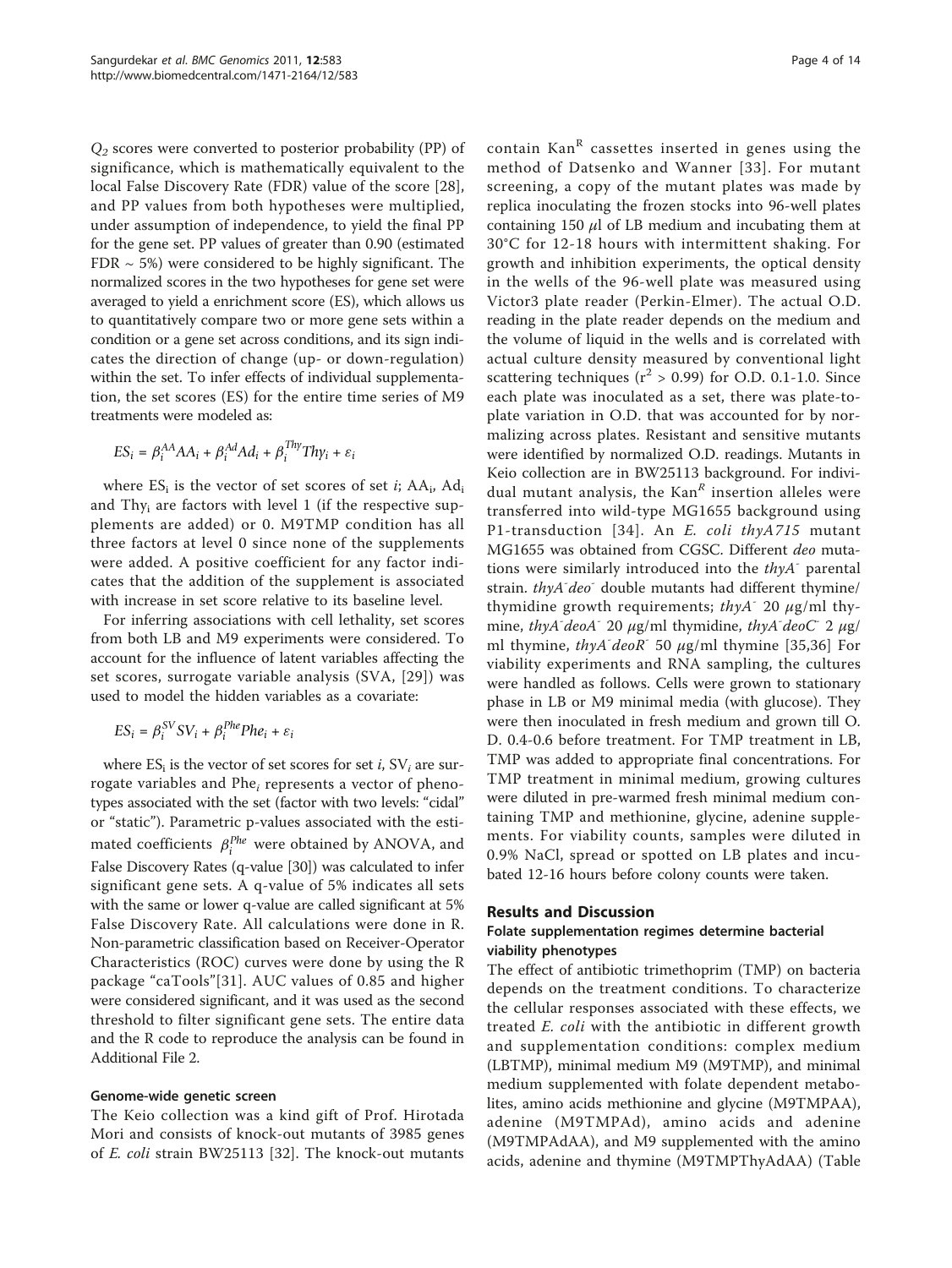1). These conditions were chosen based on their causing different outcomes in TMP treatment: only in minimal medium the treatment results in growth arrest, supplementation with both AA and Ad leads to cell killing, and addition of thymine rescues cells from the effects of the drug [\[15](#page-12-0)]. We followed the effects of the drug treatment by monitoring colony formation, as a proxy to cell viability, and genome-wide transcriptional responses, as a proxy to physiological changes elicited by the drug. As expected, cell viability in minimal medium depended on supplementation of the folate-derived metabolites. TMP treatment in M9 resulted in cessation of growth without a loss of viability, whereas M9TMPAdAA condition resulted in killing (Table 1) after a lag period, along with increase in cell mass due to filamentation (data not shown). Thymine supplementation prevented viability loss in the bacterial culture, confirming that the primary mechanism of TMP induced cell death is due to thymine starvation [\[15](#page-12-0)]. Incomplete supplementation either by the amino acids or by the purine resulted in bacteriostasis. LBTMP condition resulted in loss of viability after a lag period of approximately 120 min, as well as in filamentation.

## Effects of individual supplementation regimes

Given the diverse nature of phenotypes generated by the combination of TMP and media conditions, and the complex nature of folate metabolism being perturbed, it is essential to identify key molecular events during each treatment that are associated with the observed phenotype. We first followed transcriptional responses to TMP treatment in these conditions as a time series using cDNA microarrays and obtained gene expression profiles as ratios of transcript abundances after the treatment (10 - 120 minutes) normalized to the before-treatment levels (0 minutes). To develop a biological interpretation of these responses, we examined transcriptional activity of sets of genes [[24](#page-13-0)]. Briefly, for each time point in each condition, the activity score  $(S_k)$  for each gene set was calculated as the weighted average of all the genes within the gene set (Methods). The score was then normalized using background null distributions [[24\]](#page-13-0) to get the

enrichment scores (ES) and the p-values for these scores were then converted to a posterior probability (PP, [\[28](#page-13-0)]) to adjust for multiple testing. The PP value (1 for strong enrichment, 0 for no enrichment), along with the enrichment score ES, allowed for quantitative comparison of different gene sets in different conditions. PP values of greater than 0.90 were considered to be highly significant for gene set activity, corresponding to false discovery rates of less than 5% for the conditions.

The effect of TMP in different supplementation conditions can be viewed and analyzed as an interaction between the effects of the drug effect and the condition. Traditionally, the effect of a drug would be ascertained in cultures adapted over multiple generations to their growth environments. While such approach may seem physiologically most sound, it does not allow determining the media specific effects in any straightforward way, in part because of a prolonged adaptation and resulting steady state are accompanied by macroscopic growth and metabolic differences which can mask nutrient-specific regulation. This has not been seen as a serious problem since for most actively studied antibacterials, the media composition either does not have an effect on the outcome of the treatment or its effects are not known. This however would be a serious problem for TMP treatments where media composition effects have been well documented. Therefore we designed our experiment in a way that yielded physiologically meaningful, and consistent with historical data, media-dependent outcomes of the treatments and also allowed detecting direct regulatory effects of the supplementations. According to such design, the drug was added to the cell cultures along with the supplements and transcriptional responses were recorded immediately afterwards. Thus the ensuing regulatory and physiological changes in the cells will be, by definition, a result of the combinations, or interactions, of the effects of the drug and supplements. Modeling these transcriptional responses as estimated additive effects of each supplement could help us explain these interactions as simple cause and effect representation for each individual factor-gene set pair.

Table 1 Treatment regimens used for gene expression analysis

| Condition    | Base medium         | Supplementation   | <b>Viability loss</b>      |  |  |
|--------------|---------------------|-------------------|----------------------------|--|--|
| <b>LBTMP</b> | Luria-Bertani broth |                   | $+$ (90% loss in 3 hours)  |  |  |
| M9TMP        | Minimal M9          | None              |                            |  |  |
| M9TMPAdAA    | Minimal M9          | Met, Gly, Ad      | $+$ (>70% loss in 6 hours) |  |  |
| M9TMPAA      | Minimal M9          | Met, Gly          |                            |  |  |
| M9TMPAd      | Minimal M9          | Ad                | $\overline{\phantom{a}}$   |  |  |
| M9TMPThyAdAA | Minimal M9          | Met, Gly, Ad, Thy | $\sim$                     |  |  |
|              |                     |                   |                            |  |  |

A list of treatment regimens used. Viability loss indicates the relative magnitude of cell lethality (+: maximum, -: no loss). TMP: Trimethoprim (50 or 25 μg/ml), Met: methionine, Gly: glycine, Ad: adenine (each at 50 μg/ml final concentration)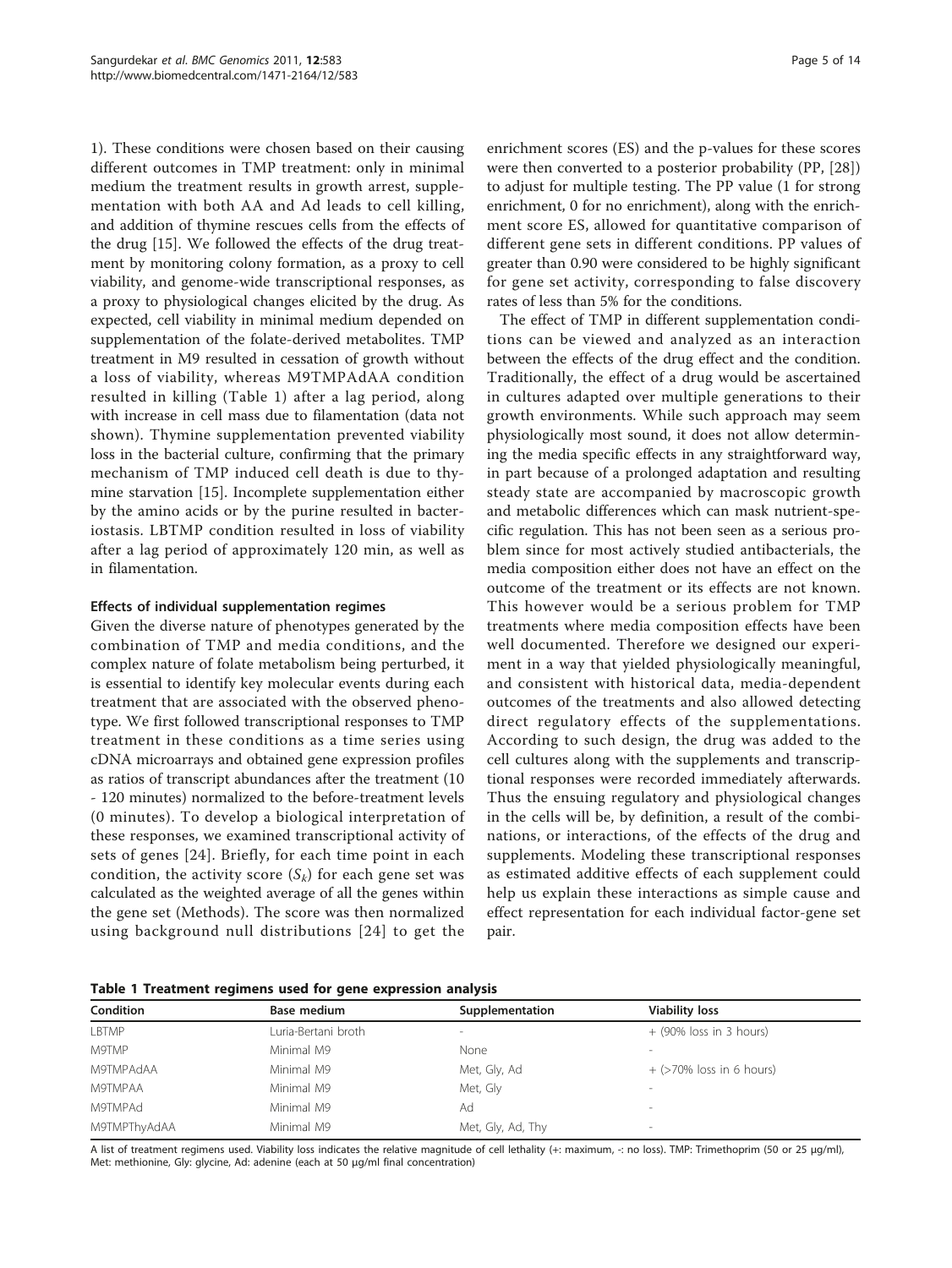<span id="page-5-0"></span>To analyze the effects of individual supplements (AA: met, gly, Ad: adenine and Thy: thymine) on the TMPinduced folate stress, we employed a linear model using set scores across all time points for each condition and with individual supplements as factors, to identify the gene sets with the highest absolute coefficients associated with each factor. In total, 16 overlapping gene sets have been identified with a significant coefficient in at least one condition (Additional File [3\)](#page-12-0). The sets have been grouped based on the similarity of associated coefficients across all conditions into eight clusters (Figure 2): 1-histidine and glycine metabolism; 2 - sulfate assimilation; 3 - general stress response; 4 - methionine transport and metabolism; 5 - DNA damage response and repair; 6 - purine biosynthesis; 7 - protein synthesis machinery; 8 - enterochelin biosynthesis. TMP, by virtue of its anti-DHFR mechanism, triggers different starvation responses depending on the exogenous supply of respective metabolites, as evidenced from the variations in the activity of the most responsive gene sets (Figure 2A-E). Without any supplementation, the drug induced amino acid and nucleotide starvation which could be characterized by severe down-regulation of ribosomal and purine biosynthetic genes, transient up-regulation of the methionine cluster of genes, and by late and minimal up-regulation of the damage response cluster (Figure 2A). Targets of RpoS, a stress signal responsive regulator, were also significantly up-regulated in this condition (PP > 0.998), indicating that starvation for amino acids and nucleotides was followed by a general stress response in the cells. Starvation for amino acids and thymine (Figure 2B) was characterized by the down-regulation of the purine cluster and up-regulation of the methionine cluster. Addition of adenine also lowered the extent of repression of genes encoding translation proteins as compared to TMP alone. Starvation for thymine and purines (Figure 2C), on the other hand, resulted in relative down-regulation of the methionine and sulfate assimilation clusters and in an up-regulation of glycine cleavage pathway as a response to added glycine, and in a moderate, more pronounced than in the TMP alone condition, but late up-regulation of the DNA damage genes. Histidine biosynthesis was also upregulated relative to the conditions without AA, which is an expected response to external methionine [\[25\]](#page-13-0). When cells were starved only for thymine (Figure 2D),

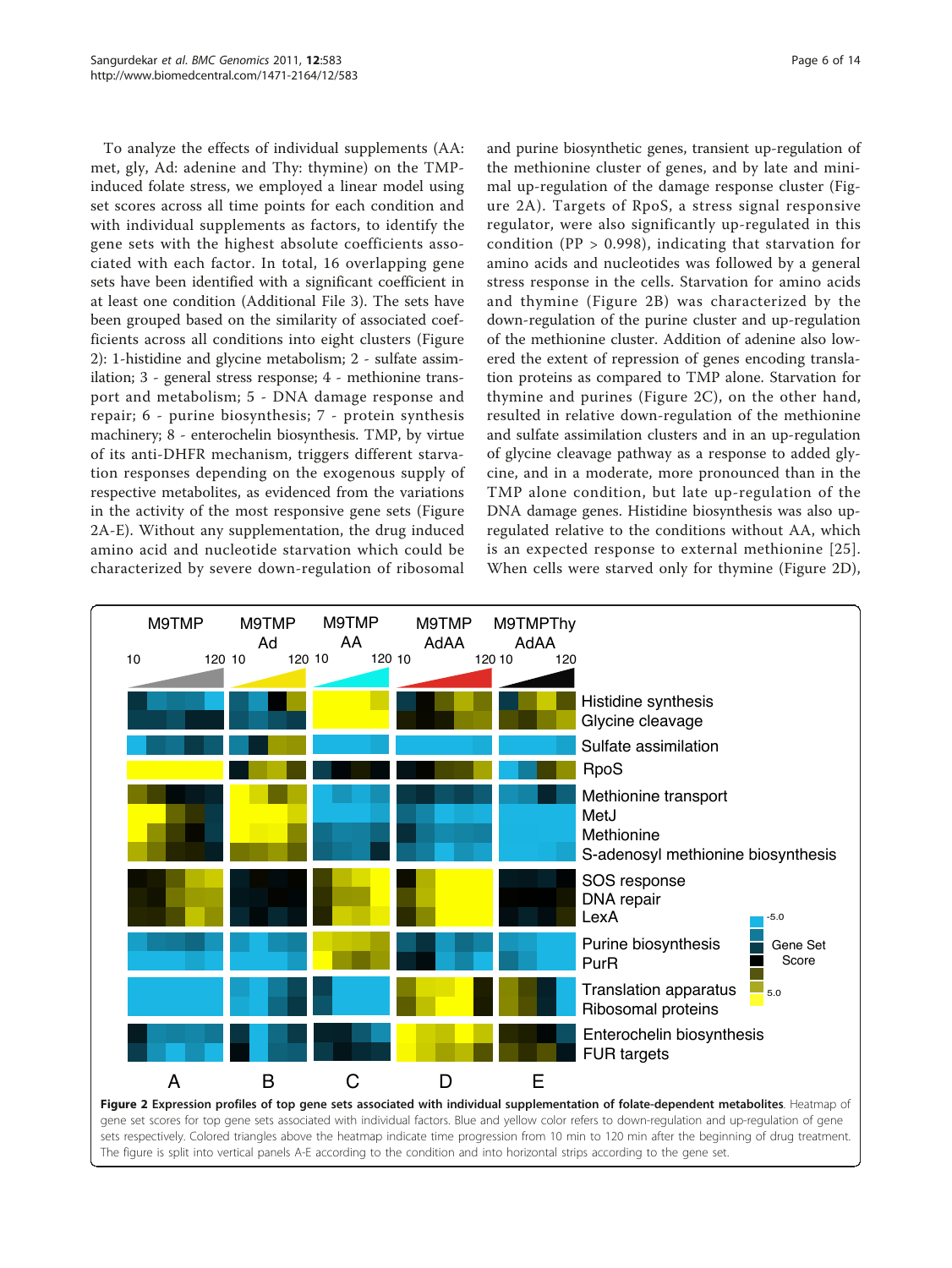<span id="page-6-0"></span>three clusters were characteristically up-regulated: DNA damage, protein and enterochelin synthesis. Other gene clusters in this condition were either unaffected or down-regulated. Addition of thymine along with other supplements (Figure [2E](#page-5-0)) prevented the inductions observed in the thymine starvation. However, thymine supplementation had no effect on the activity of genes controlling purine biosynthesis, sulfate assimilation, as well as amino acid transport and metabolism. Thus thymine counteracted the antibacterial effect of TMP and suppressed DNA damage response and transcriptional over-drive of genes involved in protein synthesis. At the same time, specific regulatory responses associated with the addition of adenine or amino acids were not complemented by the nitrogen base.

## Identification of a transcriptional signature associated with lethality

The analysis presented in the above section supports the notion that TMP regulatory effects can be complemented by different metabolic supplements. Since, on the other hand, supplementation regimes are known to elicit different phenotypic outcomes of the drug treatment, it

follows, from the transitivity principle, that the regulatory effects should be associated with the outcomes. However, since the above analysis included only one bactericidal condition (M9TMPAdAA), we chose to boost the power of our association analysis by adding another bactericidal condition: TMP treatment in LB. To determine which pathway responses were most associated with the phenotype of rapid loss of viability, we classified the gene set scores according to the lethality phenotypes, i.e. large (>50% of the treated population) loss of viability in M9TMPAdAA and LBTMP vs. no or minimal loss (< 10%) in M9TMPThyAdAA, M9TMP, M9TMPAd and M9TMPAA (Figure 3). The top gene sets associated with the phenotype were related to DNA damage response (partially overlapping Multifun categories: DNA repair and SOS response and targets of LexA; FDR < 0.01%; Additional Files [4, 5](#page-12-0)) and DNA recombination, which were up-regulated in the bactericidal conditions as compared to no change in the static conditions. Other gene sets in the top category comprised of ribosomal proteins, targets of MarR (multiple antibiotic resistance response), enterochelin biosynthesis, OxyR targets and pyrimidine biosynthesis (up in cidal,

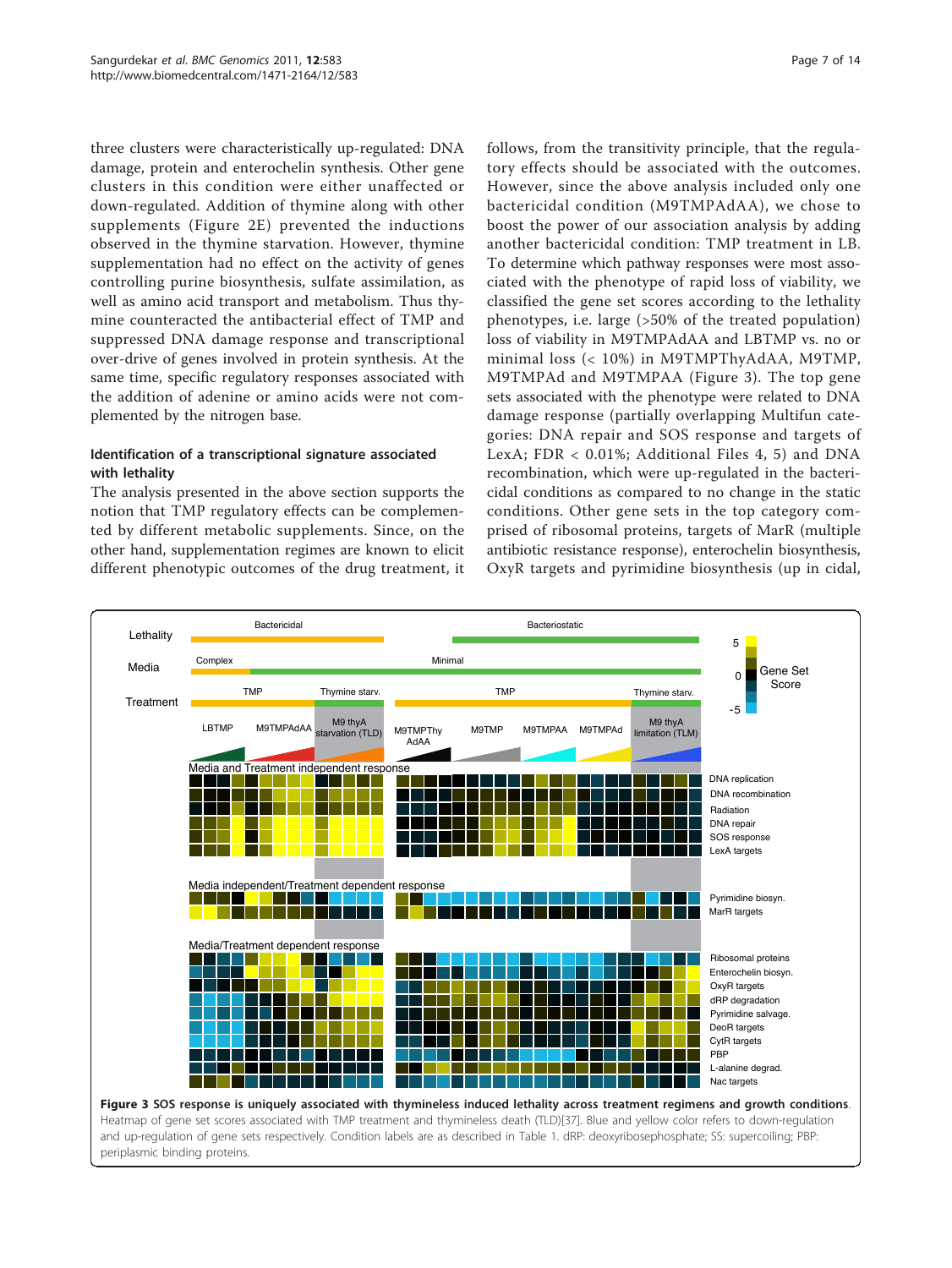down or no change in static; "TMP treatment" in Figure [3,](#page-6-0) Additional Files [4](#page-12-0), [5\)](#page-12-0). This was in contrast with genes in deoxyribose nucleotide salvage pathways (including targets of CytR and DeoR) which were down-regulated in cidal conditions compared to the static. In particular, the salvage pathways were strongly down-regulated in complex LB medium. Iron uptake associated enterochelin biosynthesis, periplasmic binding proteins and targets of nitrogen assimilation regulator Nac were relatively down-regulated in the static conditions compared to cidal. Since the significance of the association depends on the scale of the calculated set scores, we also implemented a non-parametric classification method based on receiver-operator characteristics (ROC) to identify the specificity and sensitivity of phenotype prediction (AUC score) based on individual set scores. When top ranked gene sets from both methods, based on FDR for association and the AUC value for ROC-based classification, were combined by averaging the top gene set ranks, there was a significant overlap between the gene sets ranked by both methods (Spearman rank correlation over all gene sets = 0.96, p-value <  $10^{-16}$ ; Additional File [6\)](#page-12-0). When the responses of these top pathways were compared across all examined conditions (cidal and static conditions and complex and minimal media), transcription of only three non-redundant sets - SOS and related DNA damage gene classes, pyrimidine biosynthesis and MarR targets - was affected by the drug in the same direction, i.e., these pathways were up-regulated in each TMP-induced bactericidal condition ("TMP Treatment" in Figure [3](#page-6-0)). Directionality of transcriptional responses of the rest of the pathways depended on the media. For example, salvage pathways of deoxyribonucleotides, which were significantly associated with lethality, were down-regulated in LBTMP, but were not affected in M9TMPAdAA and were only moderately up-regulated in the static conditions. Similarly, ribosomal proteins were moderately down-regulated in LBTMP but strongly up-regulated in M9TMPAdAA. Thus, SOS response, pyrimidine biosynthesis and MarR targets, which controls transcription of genes involved in multidrug efflux, form the media independent signature responses associated with the bactericidal effect of the antibiotic.

To further compare transcriptional sensitivities of these gene sets, we scored their responses in another thymine starvation condition, triggered by thymine withdrawal from a thyA strain ("Thymine starvation" in Figure [3](#page-6-0)). We observed that the SOS response followed the up-regulation trend following the treatment, while pyrimidine biosynthesis was down-regulated and MarR targets were not affected. Thus, we propose that the induction of the DNA damage response is the only transcriptional effect associated with thymineless death

phenomenon observed across a variety of experimental conditions including thymine starvation of auxotrophic mutants, starvation of dTMP using TMP in the presence of supplements or using TMP in complex growth media; whereas up-regulation of pyrimidine synthetic genes and MarR targets is associated with lethality only in TMP treatments. Of note, when we examined a compendium of expression profiles for activity of the MarR regulon, we observed that other top conditions in which MarR targets were up-regulated were treatments with antibacterials and antibiotics including Norfloxacin, Streptomycin, Kanamycin, Indole-acrylate and Chloramphenicol (data not shown). Since all of these treatments were carried out in LB, and the current identification of the MarR signature was driven by the LBTMP condition, it is possible that de-repression of MarR targets is a result of interaction(s) between yet unidentified factors associated with growth in a rich medium and the generic antibiotic induced stress.

We previously reported that the DNA damage response was the primary transcriptional response that separated thymine starvation leading to thymineless death (TLD) in *thyA* auxotrophs from the thymine limitation (TLM) wherein cells were supplied with suboptimal amounts of thymine [\[37](#page-13-0)]. Here, we showed that the SOS response was also significantly associated with cell death by TMP in minimal medium supplemented with folate metabolites or in complex medium. The genes involved in SOS response were observed to be significantly induced in bactericidal conditions as compared to static conditions after 30 minutes of treatment (Onesided t-test p-value = 0.004) and at later time points. No loss of viability was observed in cidal conditions in either media at this time point, indicating that DNA damage precedes viability loss and thus may be causative to cell lethality.

#### Genome-wide genetic screen for TMP susceptibility

To complement a genome-wide transcriptional survey, we assessed the relative fitness contribution of individual gene products under TMP stress by using a forward genetic screen. To do so, we used the Keio collection of Escherichia coli BW25113 knock-out strains affecting 3985 individual genes [\[32](#page-13-0)] to screen for mutants whose growth was resistant or sensitive, as compared to wildtype, to sub-lethal concentration of TMP in LB complex medium. After 24 hours of incubation, the final yield of biomass of the mutants was measured as optical density (O.D.) using a plate reader. Since the mutants were arranged in 96-well plates randomly, outliers on each plate were identified as normalized O.D. readings that deviated significantly from the average on each plate. A list of top 100 resistant and sensitive candidates was assembled from all plates and was compared to a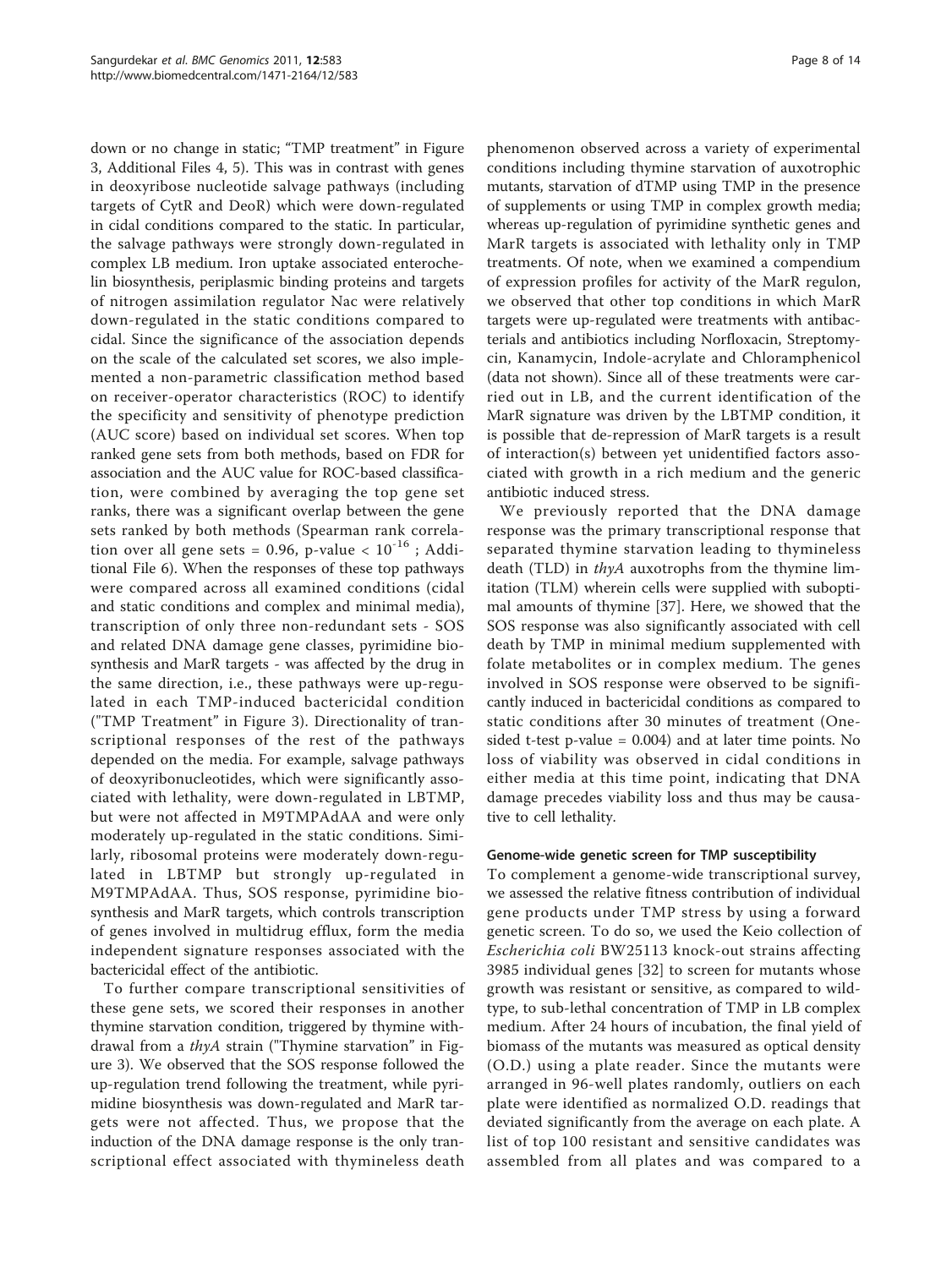replicate assay. The O.D. of the highest yielding mutants was on average 6-fold higher than that of the lowest mutants in this sub-lethal concentration, and were about 70% higher than the average mutant. A total of 18 and 13 gene knock-outs had reproducible high-yield (enrichment p-value <  $10^{-16}$ ) and low-yield (p <  $10^{-6}$ ) phenotypes, respectively, and are listed in Tables 2 and 3.

The gene *tdk* encodes thymidine kinase, which converts thymidine to thymidine monophosphate dTMP (Figure [1\)](#page-1-0). In the absence of tdk, cells exclusively rely on tetrahydrofolate dependent conversion of dUMP to dTMP, which is inhibited during TMP treatment. Cells without tdk should be therefore unable to grow, and indeed a tdk knock-out was identified as a sensitive mutant in the assay. This was verified by the observation of rapid loss of viability of tdk mutant after 50 μg/ml TMP addition in liquid culture (data not shown). Other mutants imparting sensitivity to TMP included several knock-outs of the genes of chemotaxis pathway (fliD, fliL, fliN, flgH) and of  $hda$ , a regulatory inhibitor of the

Table 2 List of mutants yielding high biomass in presence of TMP at sub-lethal concentrations in LB medium

| Resistant knock-out candidates |                   |                                                                                                      |  |  |
|--------------------------------|-------------------|------------------------------------------------------------------------------------------------------|--|--|
| Gene                           | Gene<br>ID        | <b>Description</b>                                                                                   |  |  |
| moaE                           | b0785             | Molybdopterin (MPT) synthase, large subunit; chlorate<br>resistance; dimer of dimers with MoaD       |  |  |
| ybhN                           | b0788             | Function unknown                                                                                     |  |  |
| yliE                           | b0833             | Function unknown                                                                                     |  |  |
| ymfQ                           | b1153             | Function unknown                                                                                     |  |  |
| yobG                           | b1826             | Function unknown                                                                                     |  |  |
| vecN                           | b1869             | Function unknown                                                                                     |  |  |
| Crr                            | b <sub>2417</sub> | Phosphocarrier protein for glucose of the PTS; Enzyme<br>IIA(Glc); formerly EllI(glc)                |  |  |
| recJ                           | b <sub>2892</sub> | Single-stranded DNA-specific exonuclease, 5'-3'                                                      |  |  |
| ygjT                           | b3088             | Function unknown; induced by alkali; putative<br>membrane transport or efflux protein                |  |  |
| ygjU                           | b3089             | Na+/serine (threonine) symporter                                                                     |  |  |
| nanA                           | b3225             | N-Acetylneuraminate lyase (aldolase)                                                                 |  |  |
| yhiP                           | b3496             | Function unknown                                                                                     |  |  |
| uhpT                           | <b>b3666</b>      | Fosfomycin sensitivity; sugar P transport system;<br>transport protein for hexose P's                |  |  |
| yiiQ                           | b3920             | Function unknown                                                                                     |  |  |
| uvrA                           | b4058             | Excision nuclease subunit A; repair of UV damage to<br>DNA; LexA regulon; binds Zn(II)               |  |  |
| fimF                           | b4313             | Site-specific recombinase for fimA promoter segment<br>inversion; bias for ON to OFF phase switching |  |  |
| deoC                           | b4381             | Deoxyribose-phosphate aldolase; deoxyriboaldolase;<br>binds selenium                                 |  |  |
| deoA                           | b4382             | Thymidine phosphorylase                                                                              |  |  |

A total of 18 mutants, based on their relatively high biomass yield in presence of TMP, were identified as sensitive candidates. Genes whose functions are related to DNA maintenance and nucleotide salvage pathway are highlighted in bold. Genes are sorted by their Gene IDs.

Table 3 List of mutants yielding low biomass in presence of TMP at sub-lethal concentrations in LB medium

| Sensitive knock-out candidates |                   |                                                                                                                          |  |  |
|--------------------------------|-------------------|--------------------------------------------------------------------------------------------------------------------------|--|--|
| Gene                           | Gene<br>ID        | <b>Description</b>                                                                                                       |  |  |
| deoR                           | b0840             | Repressor for deo operon, nupG and tsx; binds<br>deoxyribose-5-phosphate inducer                                         |  |  |
| flgH                           | b1079             | Flagellar synthesis, basal body L-ring protein                                                                           |  |  |
| fliD                           | b1924             | Hook-associated protein 2, axial family; flagellar<br>regulon                                                            |  |  |
| flil                           | b1941             | Cytoplasmic membrane ATPase involved in flagellar<br>assembly; involved in export of flagellar axial protein<br>subunits |  |  |
| fliN                           | b1946             | Flagellar switch protein                                                                                                 |  |  |
| JW5799                         |                   |                                                                                                                          |  |  |
| mdoH                           | b1049             | Membrane glycosyltransferase                                                                                             |  |  |
| tdk                            | b1238             | Deoxythymidine kinase                                                                                                    |  |  |
| ycbC                           | b0920             | Function unknown                                                                                                         |  |  |
| yciM                           | b1280             | Function unknown                                                                                                         |  |  |
| ydhA                           | b1639             | Function unknown                                                                                                         |  |  |
| yfgE<br>(hda)                  | b2496             | Required for regulatory inactivation of DnaA;<br>multicopy suppressor of dnaN(ts)                                        |  |  |
| alaS                           | b <sub>2697</sub> | Alanine-tRNA ligase                                                                                                      |  |  |

A total of 13 mutants, based on their relatively low yields, were identified as sensitive candidates. Genes whose functions are related to DNA maintenance and nucleotide salvage pathway are highlighted in bold. Genes are sorted by their Gene IDs.

replication initiator protein DnaA. Inactivation of Hda is a major cause of DnaA-dependent over-initiation of the chromosomal replication [[38](#page-13-0)], and recent studies have proposed a link between aberrant DNA replication initiation and TLD [[37](#page-13-0),[39](#page-13-0),[40](#page-13-0)]. High-yielding mutants could in principle be genuine TMP resistant mutants or strains filamenting in the presence of the drug. Among these mutants were knock-outs of uvrA, a nuclease component of the nucleotide excision repair, and of recJ, a single strand DNA exonuclease. A loss of recJ function was reported to alleviate the lethal effect of the thymine starvation [\[37,39,41\]](#page-13-0), which is believed to be the primary bactericidal mechanism of TMP. Knock-outs of two of the genes involved in deoxypyrimidine nucleotide salvage pathway, deoC and deoA, were found to be among resistant candidates, whereas a knock-out of the repressor of the deoCABD operon, deoR, was found to be more susceptible to TMP. deoC, deoA and deoR mutants grew in LB without the drug as well as their isogenic parental strain. Of note, the deoCABD operon was down-regulated during LBTMP treatment and was among the top down-regulated gene sets/pathways in the condition. This enrichment of a single metabolic pathway and its regulator in the TMP phenotypic screen along with its transcriptional signature, and given the central role of the pathway in the conversion of thymidine and uridine nucleosides into nucleotides, led us to investigate these genes in more detail.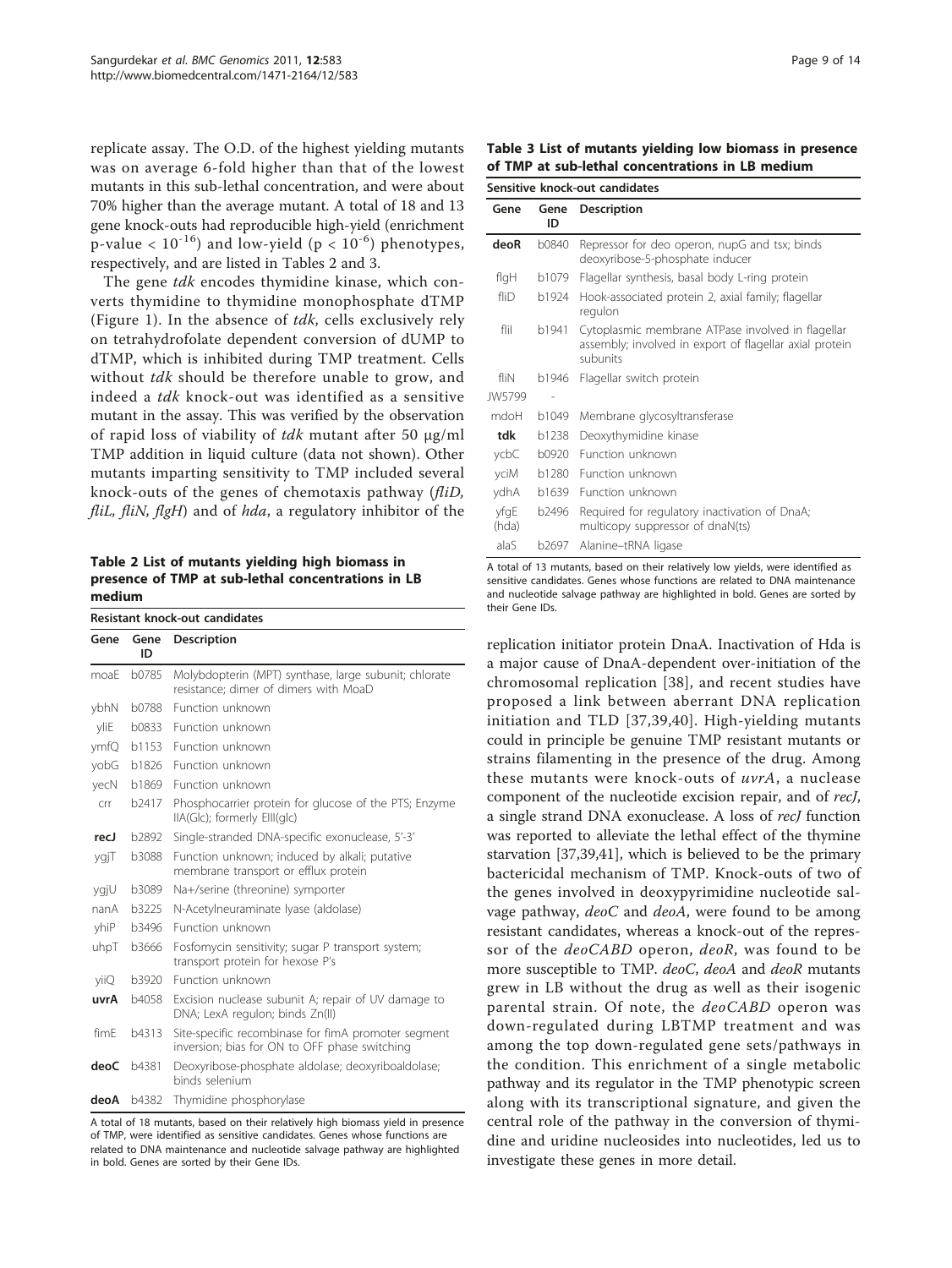<span id="page-9-0"></span>The deo operon consists of genes encoding deoxyribose-5-phosphate aldolase (Dra/DeoC), thymidine phoshphorylase (Tpp/DeoA), pentophoshomutase (DeoB) and purine nucleotide phosphorylase (Pnp/DeoD). DeoA catalyzes the reversible interconversion between thymine and thymidine and between uracil and deoxyuridine. The deoxyribose sugar donor is deoxyribose-1-phosphate, which is converted to deoxyribose-5-phosphate (dR5P) by DeoB, and which is then degraded to glycolytic intermediates by DeoC. The operon is under negative control by DeoR. In the presence of metabolic intermediate dR5P, the deo operon is derepressed, leading to increased activity of the salvage pathway [\[42,43](#page-13-0)]. The knock-out mutations in the deo genes were transferred into MG1655 background by P1 transduction (Methods). First we examined if the growth phenotype of deo mutants translated into viability phenotypes in LB medium (Figure 4A). Viability of exponentially grown wildtype *E. coli* MG1655 treated with TMP at 50 μg/ml could be described by a typical by-phasic curve: a prolonged (120 min) lag followed by an exponential killing phase, with 17% of initial colony forming units (CFU) remaining after 3 hours of treatment. The cell mass (O. D.) typically increased 2-4 fold due to cell filamentation (Additional File [7](#page-12-0)). In comparison, MG1655  $deoA^-$  culture retained 83% of the pre-treatment CFU's at the same time, and a  $deoC$  culture grew more than 400% of its original CFU's indicating nearly complete masking of the TMP effect. In contrast, a deoR knock-out sensitized this strain to the drug, resulting in 97% killing after 3 hours. In a complex medium, bacteria can access

extracellular nucleotides and other precursors. It has been shown that the effect of TMP depends on the presence of these precursors in the medium [\[44](#page-13-0)]. To check for phenotypes of the deo mutants in a defined minimal medium, we grew cells in M9 supplemented with glucose at 0.4% and each of the folate dependent metabolites methionine, glycine and adenosine at 50 μg/ml. Upon treatment with TMP (50  $\mu$ g/ml), the *deo* mutants exhibited the phenotypes opposite to those observed in LB, i.e.  $deoC^-$  and  $deoA^-$  mutants were much more sensitive (6.3% and 3.1% surviving CFU, respectively) after 3 hours of treatment compared to wild-type (44%), whereas  $deoR^-$  showed an intermediate phenotype with 18% survival (Figure 4B, Additional File [7](#page-12-0)). Addition of thymine (thymidine for deoA<sup>-</sup>) rescued these mutants from TMP. In both conditions, loss of CFU's was accompanied by cell filamentation, indicating a block in cell division (data not shown). In this assay, addition of TMP appeared to have produced a phenocopy of inactivation of thymidylate synthase, ThyA, which is required for conversion of dUMP to dTMP, by starving it for the essential methyl group donor,  $CH<sub>2</sub>$ -THF.

Thus the effect of the deo mutations on TMP activity falls into two categories. One - affects thymidine and thymidine/thymine scavenging from the reach medium. In this category,  $deoC$  and  $deoA$ <sup>-</sup> mutant cells were less susceptible to the drug than the wild type under the same treatment conditions by improving anabolism of the nucleoside/nucleotide, and  $deoR^-$  made cells more susceptible to TMP by de-repressing the thymi(di)ne catabolism. Another - affects catabolism of dUTP/

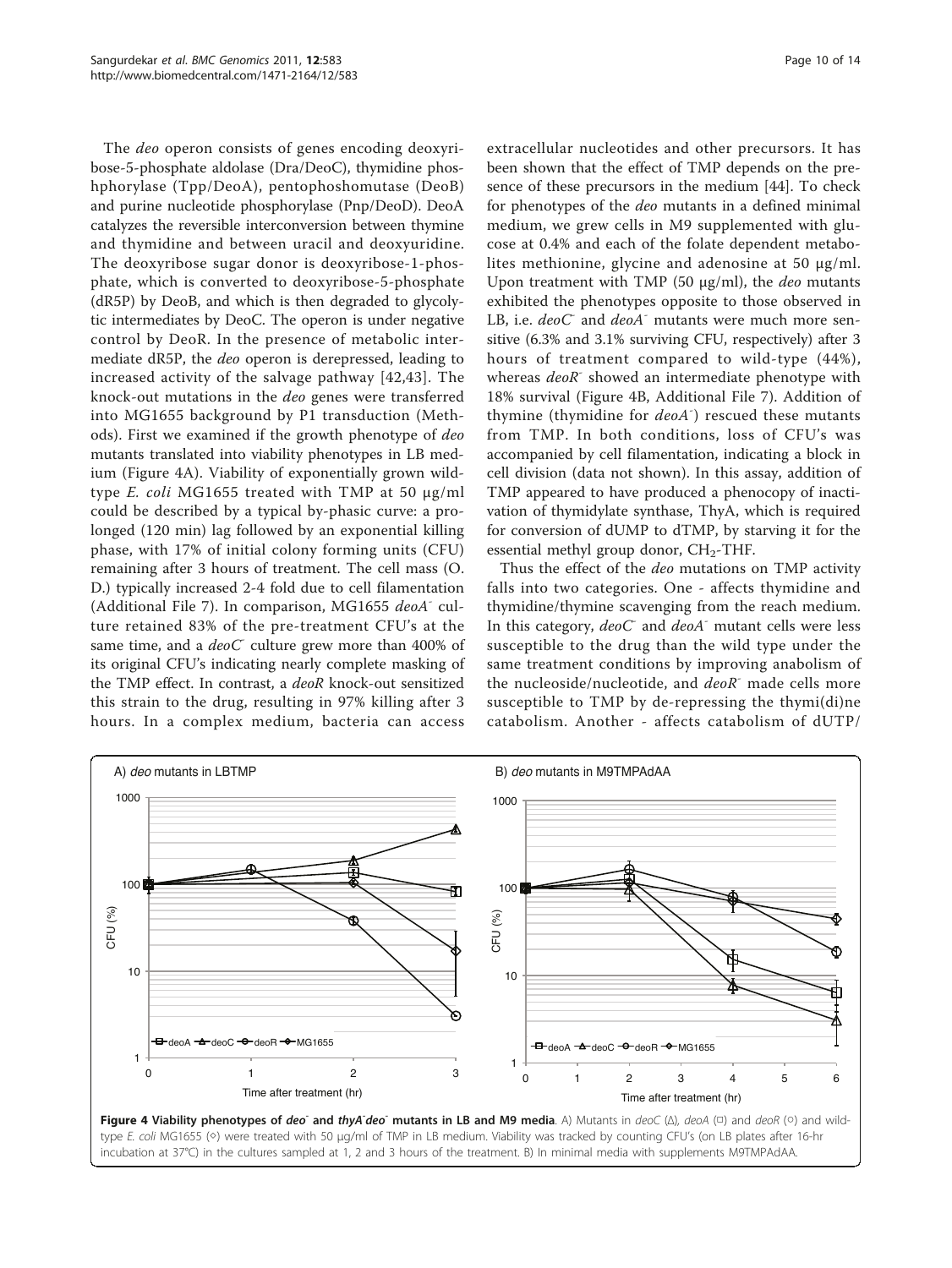$dUMP/dU$ . In this category, both  $deoC^-$  and  $deoA^$ mutants were more susceptible to the drug action in the minimal medium, where bacteria "relies" solely on de novo pyrimidine synthesis. In more detail, the phenotypes of the *deo* operon may be understood by examining the nucleotide salvage pathway (Figure 5). In the presence of exogenous deoxyribose pyrimidines, the pathway catabolizes the ribose sugars to form glyceraldehyde-3-phoshpate and acetaldehyde to be used in central carbon metabolism. However, during thymine starvation in  $thyA^-$  mutants and TMP treatment, the cell salvages thymine, or thymidine, from the medium using dR1P. In LBTMP condition,  $CH_2$ -THF will eventually deplete as cells run out of folate dependent metabolites, causing dTMP (and hence dTTP) insufficiency. LB medium contains thymidine (as ascertained by the sustained growth of thyA<sup>-</sup>deoA<sup>-</sup> and thyA<sup>-</sup> strains in the medium), which is utilized. However, since thymidine is catabolized to dR1P and its catabolic products, the equilibrium of thymidine/thymine reversible conversion by thymidine phosphorylase (DeoA) should be shifted toward thymidine catabolism. Since thymidylate is catabolized, cells eventually starve for dTTP and lose viability. The deo operon is down-regulated in the LBTMP condition as compared to before treatment, suggesting depletion



of dR5P caused by utilization of dR1P by thymine to replenish thymidine for dTTP synthesis. In the absence of functional deoA, cells are able to utilize all the thymidine in the medium for dTTP synthesis, since it cannot be catabolized to thymine. Furthermore, when deoC is mutated, not only is thymidine not catabolized, the accumulation of dR5P may also derepress deoA to allow the scavenging of thymine from the medium. This explains the refractory nature of the deoC and deoA mutants to TMP in LB. It is likely that once thymidine is exhausted from the medium, cells may continue on their bactericidal trajectory provided they sustain continued growth in the presence of other folate dependent metabolites, and provided TMP is effective in inhibiting DHFR. However, when the operon is completely derepressed due to the absence of *deoR*, the cells fail to repress the catabolism of thymidine and they may run out of thymidine quicker than wild-type strain in LB explaining the sensitive phenotype.

In minimal medium supplemented with amino acids and purine, cells cannot utilize exogenous thymine or thymidine like in LB. dTTP depletion during thymine starvation induces the ribonucleoside-diphosphate reductases, which increases flux through the dTTP biosynthetic pathway and causes an accumulation of dCTP and dUMP [\[45,46](#page-13-0)]. In M9TMPAdAA condition, we see an up-regulation of the  $nrdAB$ , genes (log-ratio  $> 0.5$ ) responsible for the reduction of pyrimidine ribonucleotides to dUTP, indicating that similar conditions may exist during this treatment. The excess accumulated dUTP can then get incorporated into DNA or can be degraded to dUMP and further to deoxyuridine and dR1P via the dUMP phosphatase YjjG [[42,43](#page-13-0),[47](#page-13-0)]. During thymine starvation, excess ribose sugar is secreted into the medium, particularly in  $deoC^-$  mutants [[48\]](#page-13-0). In a  $deoA^-$  mutant, the cells lack the ability to degrade deoxyuridine and this may lead to the increased accumulation of dUMP and dUTP in the cells, possibly due to the conversion of the accumulated deoxyuridine to dUMP via thymidine kinase [\[49](#page-13-0)].

Similarly, in  $deoC$  mutant, dUMP cannot be catabolized leading to dUTP accumulation. The slight difference in sensitivity in *deoA* and *deoC* to TMP (Figure [4B\)](#page-9-0) could be attributed to the activity of uridine phosphorylase (Udp) which also degrades deoxyuridine at much lower rate than DeoA [[50](#page-13-0)]. Finally, the *deoR*<sup>-</sup> mutant should be similar to the wild-type since in the wild-type, the *deo* operon is derepressed due to accumulation of dR5P, and the loss of viability in deoR is similar to that in the wild-type strain.

In the current study, we observed that the kinetics of killing by TMP was similar to that by thymine starvation: 1-2 hour lag is followed by a relatively rapid loss of viability. Moreover, induction of the SOS response in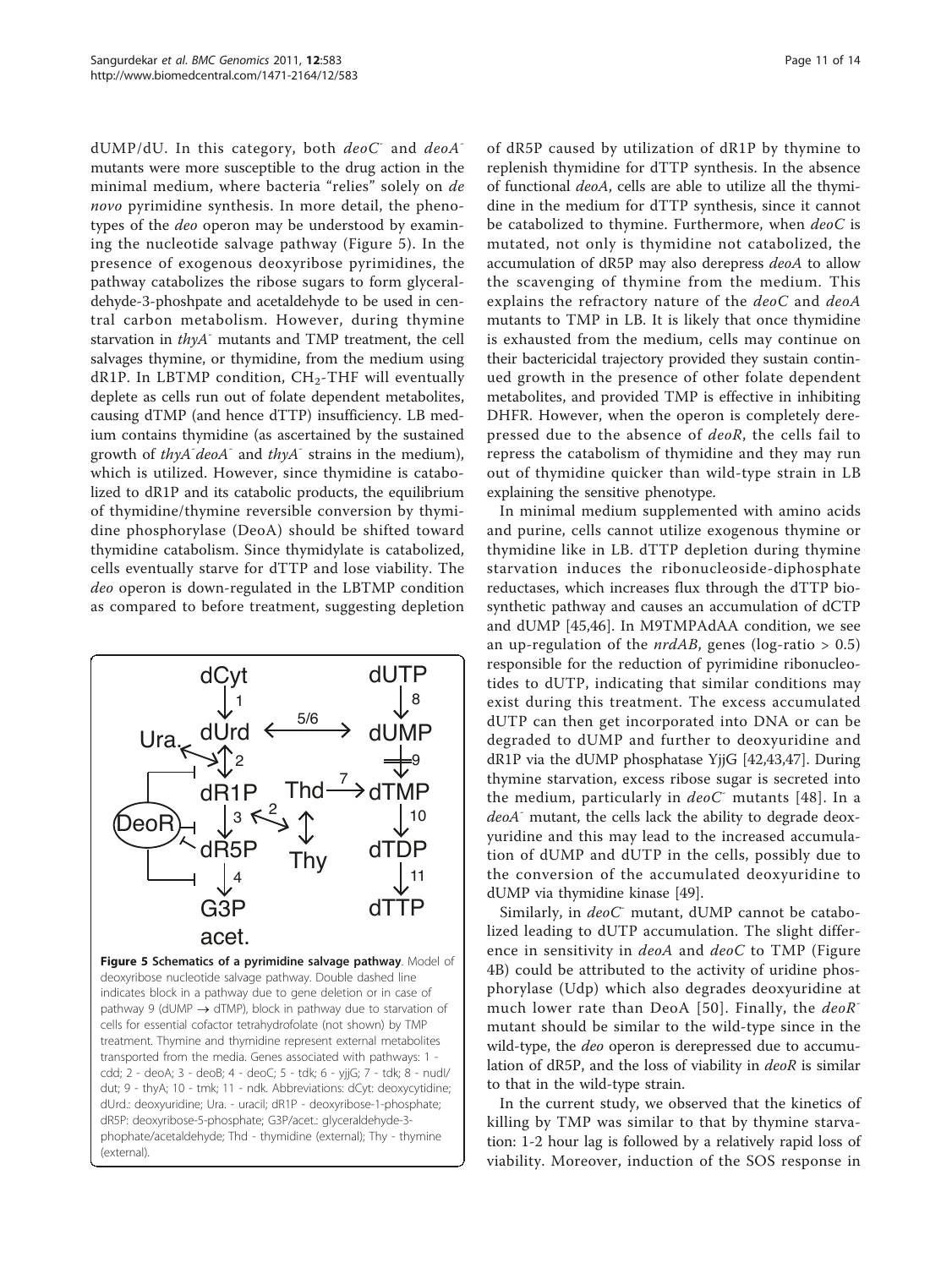both conditions occurred in the first half of the lag stage, indicating that DNA becomes damaged long before the cells loose their ability to divide. The duration of the lag stage can in principle be determined by two factors: 1 the time it takes for dTTP to drop below a certain level to cause replication fork arrest; 2 - the time it takes for DNA damage to become irreversible. While the first factor can be postulated a priori; the second is derived from the observation that the loss of RecA or RecBC function shortens or eliminates the lag [[41\]](#page-13-0), suggesting that double-strand break repair pathway has a capacity to reverse some effects of the starvation. It is likely that the shortening of the lag in a  $deoR^-$  mutant in the rich medium was due to faster depletion of the dTTP pool, and the phenotype of  $deoC$  and  $deoA<sup>-</sup>$  mutants in the rich medium can be viewed as an extension of the lag stage due to the pool maintenance in the mutant cells effectively scavenging thymi(di)ne. When both dTTP and dUTP pools become fully exhausted, DNA damage becomes persistent and its processing by some repair enzymes makes the damage irreversible. Cells from this stage in the thymineless death pathway cannot be recovered and that accounts for a rapid decline in viability. In support of this view, mutants that can't process initial DNA damage, e.g., recF , loose viability at a much-reduced rate following the lag [[39,41\]](#page-13-0).

It appears that the primary factor in establishing the rate of starvation-induced killing is a number of chromosomal replication events in a bacterial population. The higher the rate of initiation and the greater the number of growing replication forks per chromosome, the higher the probability of the irreversible chromosomal collapse [\[40](#page-13-0)]. In principle, if the dTTP pool is efficiently replenished with dUTP, that would prevent replication fork arrest (at least in the current replication cycle) and thus would reduce the probability of the subsequent chromosomal collapse. Such replenishment does not happen under conventional thymine starvation in thyA auxotrophs because of the activity of dUTPase, which efficiently hydrolyzes dUTP to dUMP and PPi [[51\]](#page-13-0) and because of the yjjG-deo pathway, which catabolizes excess dUMP and dU [[42,43](#page-13-0),[47\]](#page-13-0). That is probably why the thymineless death triggered by thymine starvation in thymidylate auxotrophs is not affected by the activity of uracil-N-glycosyase, the first enzyme in the uracil base excision pathway [[41](#page-13-0),[52](#page-13-0)]: although uracil may be occasionally found in DNA from some mutant TLD cells, its post-replicative excision would not matter much since the chromosome would be already on its way toward collapse from the fork arrest, i.e., for uracil to be incorporated in a part of DNA, the replication fork must traverse that part of DNA in the template, incorporation of U signifies exhaustion of dTTP and since dUTP are readily hydrolyzed, the fork that started incorporating U's is subject to an eminent arrest. As a result, the kinetics of the viability loss would be determined by the frequency of fork arrests and not by the frequency of other DNA lesions.

However, in the conditions that maybe prone to a slower exhaustion of the dTTP pool, due to indirect or limited inhibitory effect on the thymidylate synthase and/or significant increase of dUTP over dTTP, incorporation of uracil may become a factor in determining the outcome of dTTP starvation. For example, chromosomes that are fully replicated in the presence of sufficient dUTP may eventually collapse as a result of uracil excision repair, which could be initiated but not completed in the absence of dTTP or dUTP. That appears to be the case in yeast treated with the antifolate inhibitor aminopterin [\[53\]](#page-13-0) and in animal cells treated with the antifolate drug methotrexate [[54](#page-13-0)]. We argue that at least in  $deoC^-$  and  $deoA^-$  cultures treated with TMP, a fraction of cells can complete the ongoing rounds of DNA replication, using dUTP in combination with slowly decaying dTTP supply, and these chromosomes would collapse primarily because of uracil processing and not because of replication fork arrest. Consistent with that is the observation that the lag stage was not affected in the  $deoC$  and  $deoA$  mutants; instead, the loss of viability was relatively accelerated in these mutants - pointing at an additional source(s) of irreversible DNA damage. It is possible that TMP treatment of E. coli, independent of the growth medium and similar to anti-folate treatments in higher organisms, results in dUTP levels sufficient to support DNA replication. Processing uracil out of such DNA with UNG would be detrimental to the cells. This assertion is supported in part by our observation that an ung<sup>-</sup> mutant yielded in our screen 3 times as much biomass as an average strain (data not shown) and by observations from a chemical genomics screen where  $dut$  and ung mutants showed fitness defect, while  $dcd$ showed fitness advantage in response to the TMP treatment [[55](#page-13-0)]. Thus, it is likely that depending on the mechanism of thymine starvation (TMP versus direct thymidylate deficiency) and despite apparent similarities between them, different components of DNA metabolism may contribute to the starvation outcomes.

## Conclusion

Treatment of E. coli bacteria with the antibiotic Trimethoprim results in regulatory responses that can be associated with the drug mechanism as well as treatment conditions. Depending on the treatment condition, the drug can have bacteriostatic or bactericidal effect. The DNA damage response can be used to discriminate between the bacterial killing, which is preceded by the damage response, and the bacteriostasis, during which the damage response does not develop. The drug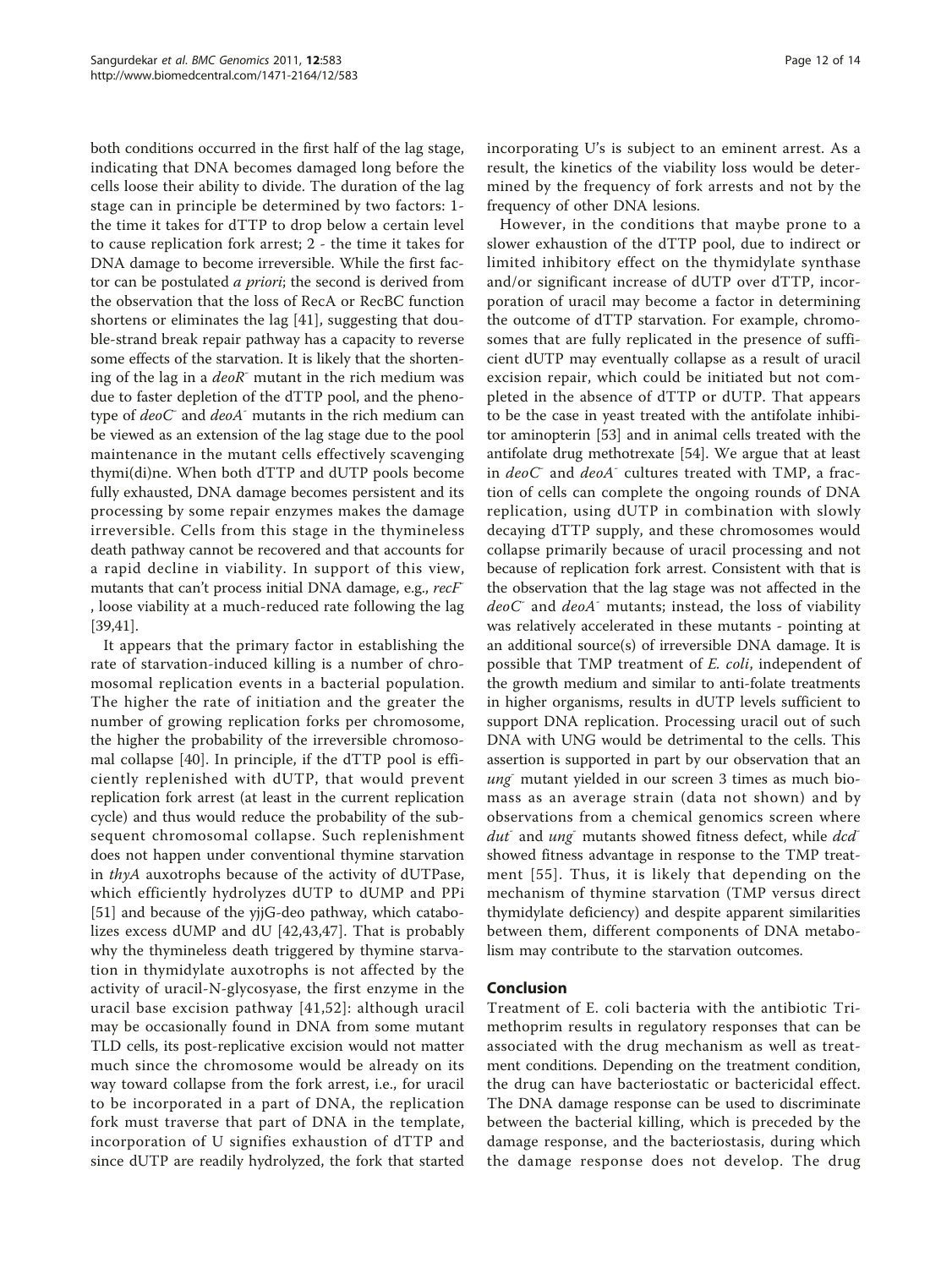<span id="page-12-0"></span>induces DNA damage at the beginning of the characteristic lag stage of the treatment. Mutations in the deoxyribose nucleotide salvage pathway can affect duration of the lag as well as the rate of killing. The duration of the lag is likely determined by the capacity of the cells to buffer the effect of thymine starvation caused by the drug, e.g., through dTTP pools. The rate of killing, however, is determined by the distribution of drug sensitivities across a bacterial population. The sensitivity of individual cell in turn should be determined by its stage in the replication and division cycles. We speculate that Trimethoprim, by affecting replication and possibly division cycles, makes uracil incorporation into DNA an important source of the offending lesion in the druginduced thymine starvation.

## Additional material

[Additional file 1: G](http://www.biomedcentral.com/content/supplementary/1471-2164-12-583-S1.XLS)ene Sets. A list of gene sets used in the analysis and individual genes that make up sets. The file contains two excel sheets: "Gene Sets" enumerates all classified sets; "Gene Set membership" classifies genes into sets: 1 - a member, 0 - not a member.

[Additional file 2: A](http://www.biomedcentral.com/content/supplementary/1471-2164-12-583-S2.ZIP)nalysis code. R code used for the analysis of the data and tools for retrieving individual gene set scores and generating plots.

[Additional file 3: C](http://www.biomedcentral.com/content/supplementary/1471-2164-12-583-S3.XLS)oefficients of a set score linear model on individual supplements. Set scores and set coefficients obtained from the linear model employed to assess the effects of individual supplements (as described in main text).

[Additional file 4: G](http://www.biomedcentral.com/content/supplementary/1471-2164-12-583-S4.XLS)ene Sets associated with the lethality phenotype. List of gene sets up-regulated in bacteriostatic or bactericidal conditions along with their linear model coefficients.

[Additional file 5: P](http://www.biomedcentral.com/content/supplementary/1471-2164-12-583-S5.PDF)lots of gene set scores associated with the lethality phenotype. Boxplots identifying the set score differences between static and cidal conditions.

[Additional file 6: C](http://www.biomedcentral.com/content/supplementary/1471-2164-12-583-S6.PDF)omparison of non-parametric (AUC) and parametric (linear model FDR) significant tests for sets. Scatter plot of AUC scores and False Discovery Rates (FDR) from the linear model indicating strong correlation between the two measures of association between set scores and cell phenotype.

[Additional file 7: O](http://www.biomedcentral.com/content/supplementary/1471-2164-12-583-S7.PDF).D. values of deo mutants after TMP treatment in M9 and LB media. A) LBTMP treatment. Increase in O.D. (600 nm) after 50 μg/ml TMP treatment of wild-type MG1655 strain (blue), deoA (red), deoC (green) and deoR (purple) knock-out mutants in LB medium. TMP was added to respective cultures grown from overnight inoculum to mid-log phase in LB medium at O.D. 0.37-0.42 (Time 0 hr). B) M9TMPAdAA treatment. Increase in O.D. (600 nm) after 25 μg/ml TMP treatment of wild-type MG1655 strain (blue), deoA (red), deoC (green) and deoR (purple) knock-out mutants in M9 medium. TMP was added to respective cultures grown from overnight inoculum to mid-log phase in M9 medium at O.D. 0.25-0.35 (Time 0 hr).

#### Acknowledgements

We thank Drs. Hirotada Mori for the gift of a knock-out library, Friedrich Srienc for financial support, Patrick Higgins for the gift of P1 phage. This work was supported in part by grant GM066098.

#### Author details

<sup>1</sup> Lewis-Sigler Institute for Integrative Genomics, Princeton University, 132 Carl C. Icahn Laboratory, Princeton University, Washington Road, Princeton NJ 08540, USA. <sup>2</sup>Department of Biochemistry, Molecular Biology and Biophysics,

University of Minnesota, 1479 Gortner Ave, Saint Paul, MN 55108, USA. <sup>3</sup>Biotechnology Institute, University of Minnesota, 1479 Gortner Ave, Saint Paul, MN 55108, USA. <sup>4</sup>Metabolix Inc., 21 Erie Street, Cambridge, MA 02139, USA.

#### Authors' contributions

DS performed the genetic screen, analyzed the data and co-wrote the manuscript. ZZ performed the microarray experiments. AK conceived of the study and co-wrote the manuscript. All authors read and approved the final manuscript.

#### Received: 12 August 2011 Accepted: 28 November 2011 Published: 28 November 2011

#### References

- 1. Bushby S, Hitchings G: [Trimethoprim, a sulphonamide potentiator.](http://www.ncbi.nlm.nih.gov/pubmed/5301731?dopt=Abstract) British journal of pharmacology and chemotherapy 1968, 33(1):72.
- 2. Burchall JJ, Hitchings GH: [Inhibitor binding analysis of dihydrofolate](http://www.ncbi.nlm.nih.gov/pubmed/4378654?dopt=Abstract) [reductases from various species.](http://www.ncbi.nlm.nih.gov/pubmed/4378654?dopt=Abstract) Molecular pharmacology 1965, 1(2):126.
- 3. Burchall JJ: [Mechanism of action of trimethoprim-sulfamethoxazole. II.](http://www.ncbi.nlm.nih.gov/pubmed/4585969?dopt=Abstract) J Infect Dis 1973, 128(Suppl):437-441.
- 4. Amyes S, Towner K: [Trimethoprim resistance; epidemiology and](http://www.ncbi.nlm.nih.gov/pubmed/2404123?dopt=Abstract) [molecular aspects.](http://www.ncbi.nlm.nih.gov/pubmed/2404123?dopt=Abstract) Journal of medical microbiology 1990, 31(1):1-19.
- 5. Huovinen P: [Trimethoprim resistance.](http://www.ncbi.nlm.nih.gov/pubmed/3324955?dopt=Abstract) Antimicrob Agents Chemother 1987, 31(10):1451-1456.
- 6. Huovinen P: [Increases in rates of resistance to trimethoprim.](http://www.ncbi.nlm.nih.gov/pubmed/8994780?dopt=Abstract) Clin Infect Dis 1997, 24(Suppl 1):S63-66.
- 7. Murray BE, Alvarado T, Kim KH, Vorachit M, Jayanetra P, Levine MM, Prenzel I, Fling M, Elwell L, McCracken GH: [Increasing resistance to](http://www.ncbi.nlm.nih.gov/pubmed/3905979?dopt=Abstract) [trimethoprim-sulfamethoxazole among isolates of Escherichia coli in](http://www.ncbi.nlm.nih.gov/pubmed/3905979?dopt=Abstract) [developing countries.](http://www.ncbi.nlm.nih.gov/pubmed/3905979?dopt=Abstract) The Journal of Infectious Diseases 1985, 152(6):1107-1113.
- 8. Huovinen P, Sundström L, Swedberg G, Sköld O: [Trimethoprim and](http://www.ncbi.nlm.nih.gov/pubmed/7726483?dopt=Abstract) [sulfonamide resistance.](http://www.ncbi.nlm.nih.gov/pubmed/7726483?dopt=Abstract) Antimicrobial Agents and Chemotherapy 1995, 39(2):279.
- 9. Blakley RL: The biochemistry of folic acid and related pteridines. North-Holland Publishing Co.; 1969.
- 10. Harvey R, Dev I: Regulation in the folate pathway of Escherichia coli. Advances in enzyme regulation 1975, 13:97-124.
- 11. Smith RJ, Midgley JE: [The effect of trimethoprim on macromolecular](http://www.ncbi.nlm.nih.gov/pubmed/4590198?dopt=Abstract) [synthesis in Escherichia coli.](http://www.ncbi.nlm.nih.gov/pubmed/4590198?dopt=Abstract) Biochem J 1973, 136(2):225-234.
- 12. Kwon YK, Higgins MB, Rabinowitz JD: [Antifolate-induced depletion of](http://www.ncbi.nlm.nih.gov/pubmed/20553049?dopt=Abstract) [intracellular glycine and purines inhibits thymineless death in E. coli.](http://www.ncbi.nlm.nih.gov/pubmed/20553049?dopt=Abstract) ACS Chem Biol 2010, 5(8):787-795.
- 13. Dale BA, Greenberg GR: [Effect of the folic acid analogue, trimethoprim,](http://www.ncbi.nlm.nih.gov/pubmed/4260561?dopt=Abstract) [on growth, macromolecular synthesis, and incorporation of exogenous](http://www.ncbi.nlm.nih.gov/pubmed/4260561?dopt=Abstract) [thymine in Escherichia coli.](http://www.ncbi.nlm.nih.gov/pubmed/4260561?dopt=Abstract) J Bacteriol 1972, 110(3):905-916.
- 14. Miovic M, Pizer LI: [Effect of trimethoprim on macromolecular synthesis in](http://www.ncbi.nlm.nih.gov/pubmed/4254117?dopt=Abstract) [Escherichia coli.](http://www.ncbi.nlm.nih.gov/pubmed/4254117?dopt=Abstract) Journal of Bacteriology 1971, 106(3):856.
- 15. Amyes SG, Smith JT: [Trimethoprim action and its analogy with thymine](http://www.ncbi.nlm.nih.gov/pubmed/4275615?dopt=Abstract) [starvation.](http://www.ncbi.nlm.nih.gov/pubmed/4275615?dopt=Abstract) Antimicrobial Agents and Chemotherapy 1974, 5(2):169-178.
- 16. Then R, Angehrn P: [Nature of the bactericidal action of sulfonamides and](http://www.ncbi.nlm.nih.gov/pubmed/4585954?dopt=Abstract) trimethoprim, [alone and in combination.](http://www.ncbi.nlm.nih.gov/pubmed/4585954?dopt=Abstract) The Journal of Infectious Diseases 1973, 128:498-501.
- 17. Then R, Angehrn P: Sulphonamide-induced 'thymineless death' in Escherichia coli. Microbiology 1973, 76(2):255.
- 18. Sambrook J, Russell DW: Molecular cloning: a laboratory manual. Cold Spring Harbor, N.Y.: Cold Spring Harbor Laboratory Press;, 3 2001.
- 19. Khodursky AB, Bernstein JA, Peter BJ, Rhodius V, Wendisch VF, Zimmer DP: Escherichia coli spotted double-strand DNA microarrays. Functional genomics Humana, Totowa 2003, 61-78.
- 20. Smyth G: Limma: linear models for microarray data. Bioinformatics and computational biology solutions using R and Bioconductor 2005, 397-420.
- 21. Serres MH, Riley M: [MultiFun, a multifunctional classification scheme for](http://www.ncbi.nlm.nih.gov/pubmed/22125645?dopt=Abstract) [Escherichia coli K-12 gene products.](http://www.ncbi.nlm.nih.gov/pubmed/22125645?dopt=Abstract) Microbial & comparative genomics 2000, 5(4):205-222.
- 22. Gama-Castro S, Salgado H, Peralta-Gil M, Santos-Zavaleta A, MuÒiz-Rascado L, Solano-Lira H, Jimenez-Jacinto V, Weiss V, Garcla-Sotelo JS, LÛpez-Fuentes A: [RegulonDB version 7.0: transcriptional regulation of](http://www.ncbi.nlm.nih.gov/pubmed/21051347?dopt=Abstract) [Escherichia coli K-12 integrated within genetic sensory response units](http://www.ncbi.nlm.nih.gov/pubmed/21051347?dopt=Abstract) [\(Gensor Units\).](http://www.ncbi.nlm.nih.gov/pubmed/21051347?dopt=Abstract) Nucleic Acids Research 2011, 39(suppl 1):D98.